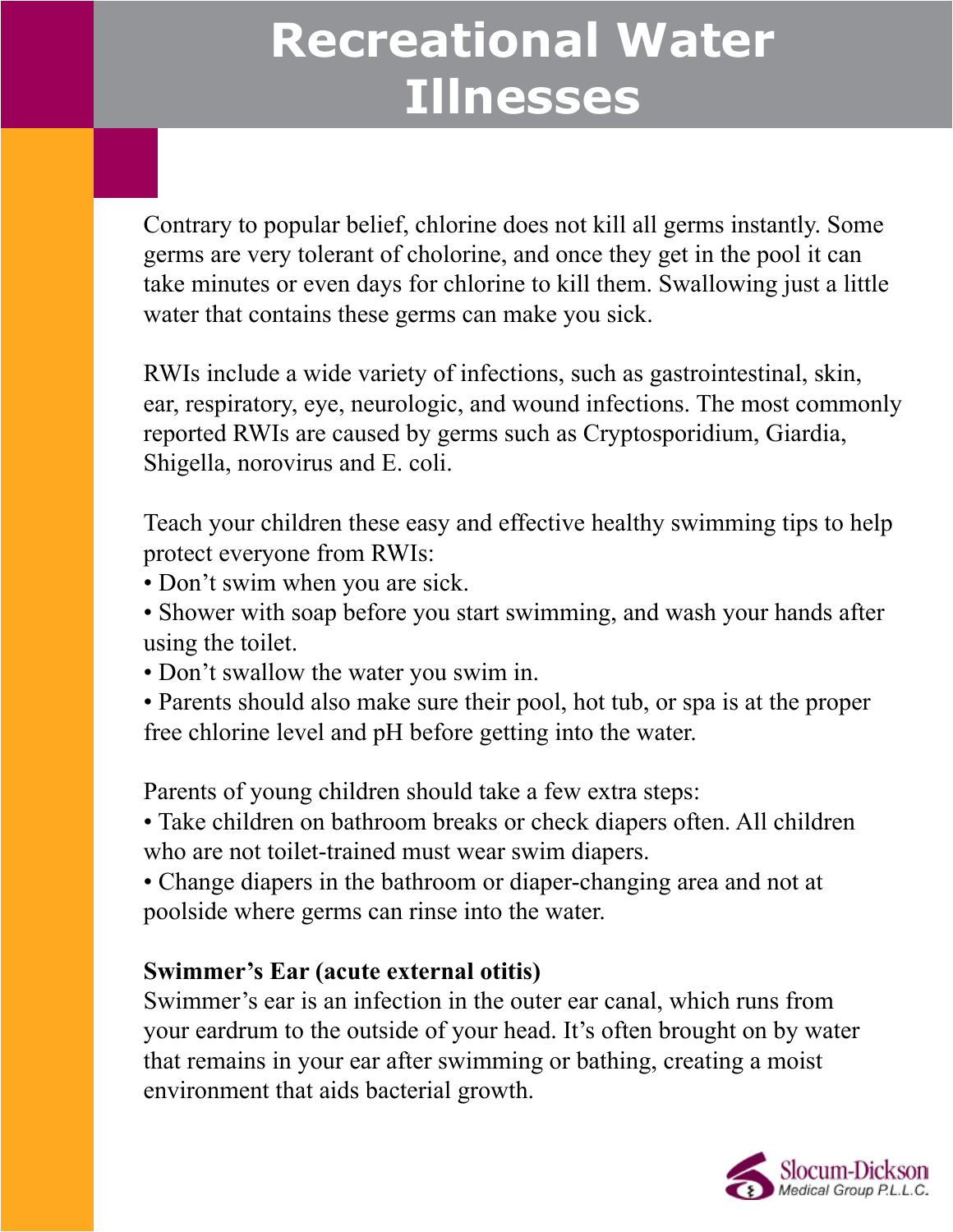# **Recreational Water Illnesses**

Swimmer's ear may start with some itching, but it's important not to scratch because this can worsen the infection. Ear pain is the most common sign of swimmer's ear. Even touching or bumping the outside of the ear can hurt. The infection can also make it harder to hear with the infected ear because of the swelling that happens in the ear canal. Mild swimmer's ear can generally be treated with prescription ear drops that contain an antibiotic to kill the bacteria.

Help your kids to follow these steps to avoid swimmer's ear:

• Keep your ears dry. Dry your ears thoroughly after exposure to moisture from swimming or bathing. Dry only your outer ear, wiping it slowly and gently with a soft towel or cloth. Tip your head to the side to help water drain from your ear canal.

• Avoid putting foreign objects in your ear. Never attempt to scratch an itch or dig out earwax with items such as a cotton swab, paper clip or hairpin. Using these items can pack material deeper into your ear canal and break or irritate the thin skin inside your ear.

• Use caution after an ear infection or surgery. If you've recently had an ear infection or ear surgery, talk to your doctor before you go swimming.

• Swim wisely. Watch for signs at lakes and beaches alerting swimmers to high bacterial counts and don't swim on those days.

### **Eczema (Atopic Dermatitis)**

The National Eczema Association estimates that over 30 million Americans may have a skin problem called eczema. Eczema is a noncontagious, inflammatory skin condition in which the affected skin has a hypersensitivity reaction and breaks out in an itchy rash. Eczema is commonly found in the folds of the elbows and knees, and on the feet, hands, neck, and face. Swimming and summer heat can sometimes make this reaction worse. The rash may be further irritated by swimming in salt water, or pools containing chlorine and other potentially irritating chemicals